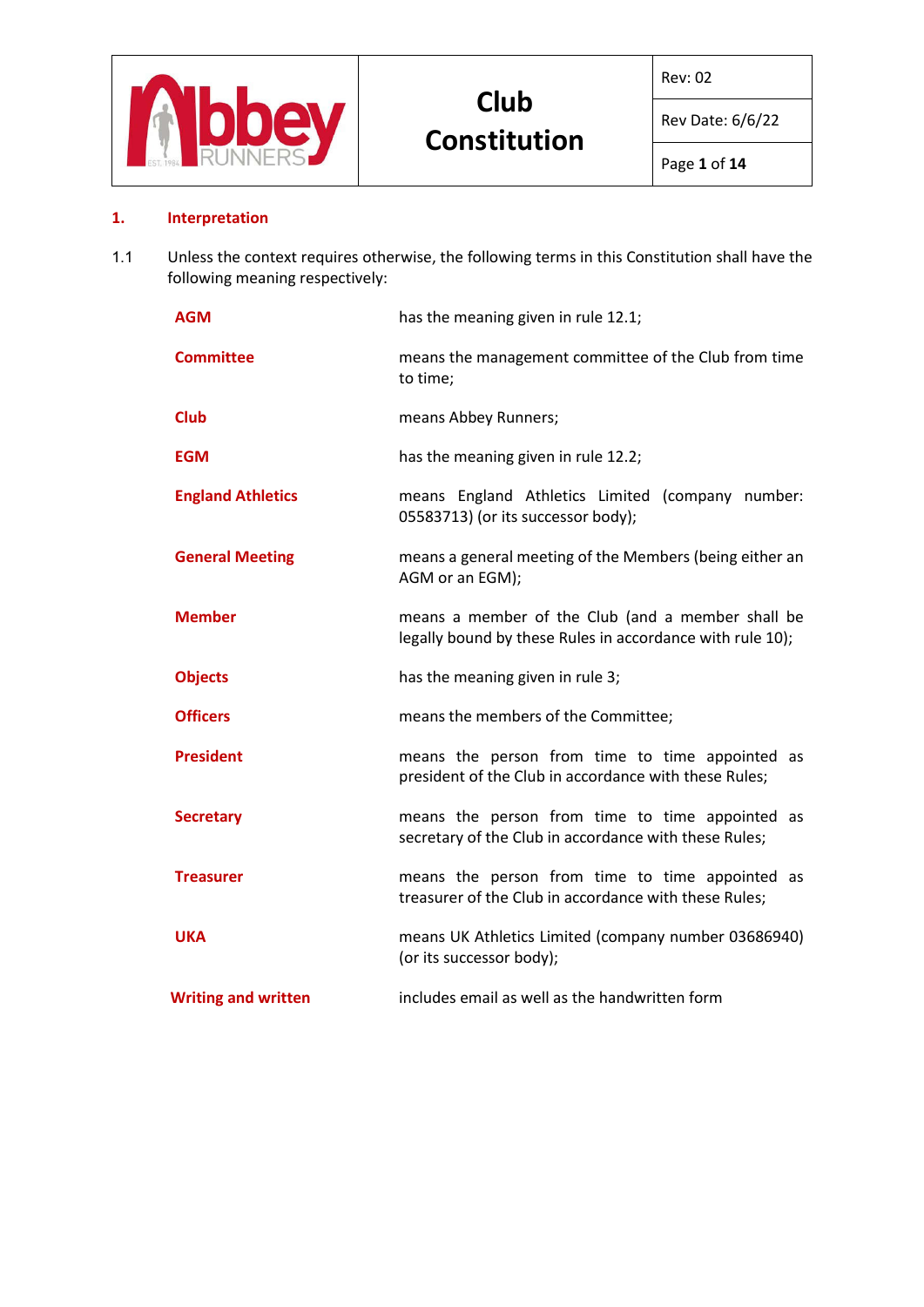

Rev: 02

Rev Date: 6/6/22

#### **2. Name and location**

- 2.1 The Club shall be called Abbey Runners
- 2.2 The principal location of the Club shall be in the north of Leeds, England**.**

#### **3. Objects**

The objects of the Club (**Objects**) are to promote community participation in both competitive and recreational running in the north of Leeds and surrounding areas.

#### **4. Ethos**

- 4.1 The Club respects the rights, dignity and worth of every person and shall treat everyone equally within the context of their sport, regardless of age, ability, gender, race, ethnicity, religious belief, sexuality or social/economic status.
- 4.2 The Club is committed to everyone having the right to enjoy their sport in an environment free from threat of intimidation, harassment and abuse.
- 4.3 All Members have a responsibility to oppose discriminatory behaviour and promote equality of opportunity.
- 4.4 The Club will deal with any incidence of discriminatory behaviour seriously according to the Club's disciplinary procedures.

#### **5. Exercise of Powers**

In furtherance of the Objects but not otherwise the Club may exercise the following powers:

- 5.1 to carry on a sports club;
- 5.2 to provide sports coaching, training and equipment;
- 5.3 to participate in and organise leagues, competitions, tournaments and matches and related activities;
- 5.4 to provide information, advice and guidance in running and/or athletics, competitions, coach development and other related activities;
- 5.5 to publish or distribute information including by means of reports, books, leaflets, films, videos, websites and any other media;
- 5.6 to draw, make, accept, endorse, discount, execute and issue promissory notes, bills, cheques and other instruments and to open and operate bank accounts in the name of the Club;
- 5.7 to accept or disclaim gifts of money or any other property;
- 5.8 to raise funds and to invite and receive contributions;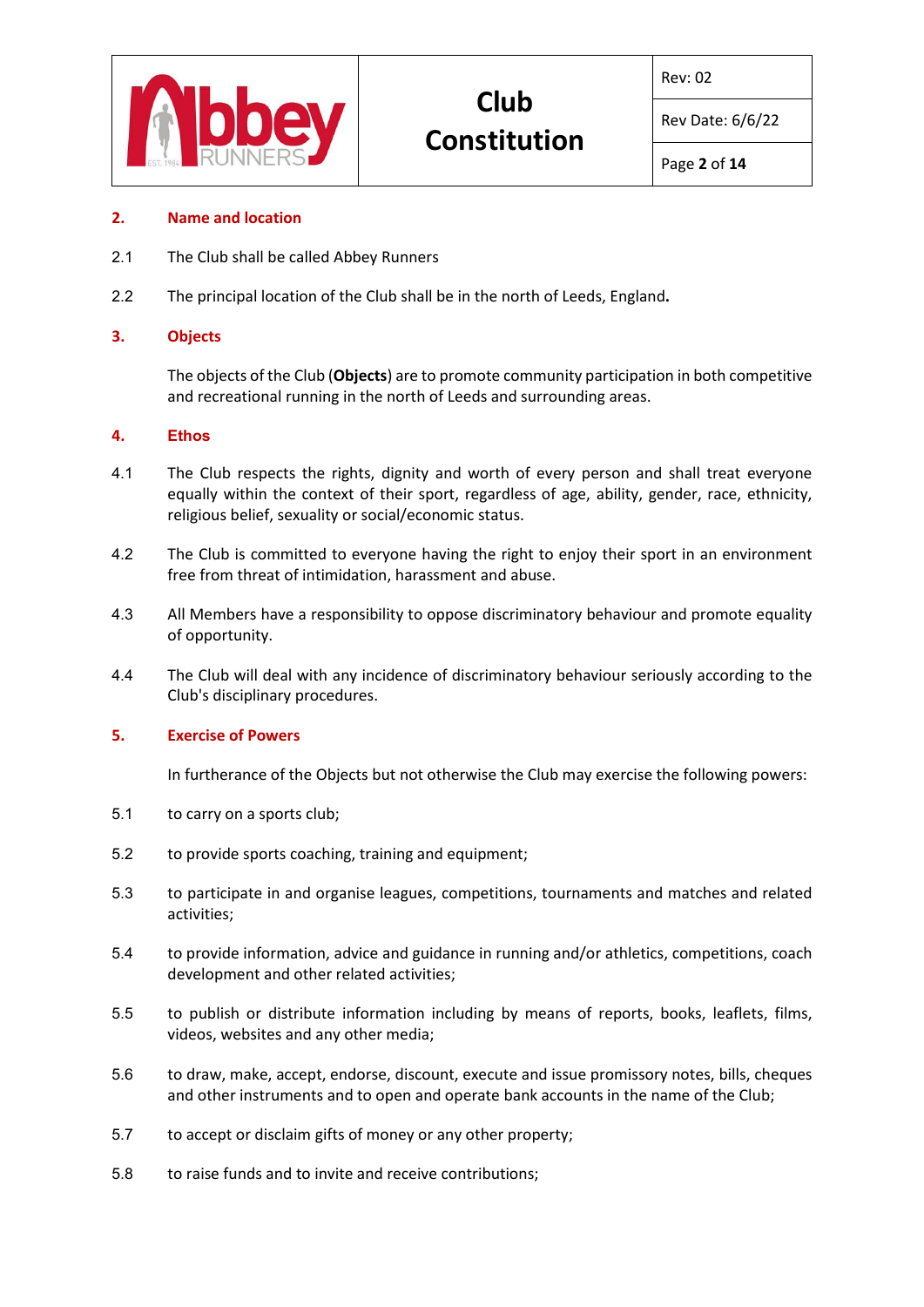

Rev: 02

Rev Date: 6/6/22

- 5.9 to purchase, take on, hire, lease, acquire, alter, improve, construct and maintain property and equip it for use;
- 5.10 to reconstitute as a body corporate and transfer some or all of the undertaking, assets and liabilities of the Club to its corporate successor;
- 5.11 to insure any property of the Club against any foreseeable risk and to take out other insurance policies to protect the Club and the Officers when required including the provision of indemnity insurance to cover the liability of the Officers and other staff and volunteers, to the extent not otherwise provided for as part of the Club's affiliation with England Athletics;
- 5.12 to set aside income for special purposes or as a reserve against unforeseen future expenditure but only in accordance with a policy in Writing on the Club's cash reserves as determined by the Committee; and
- 5.13 to do all such other lawful things as may further or are conducive to the Objects or any of them.

# **6. Club Finances**

- 6.1 The Committee has overall responsibility for the financial management, financial controls and financial reporting of the Club, as well as the safeguarding of the Club's assets. Day-to-day financial duties are delegated to the Treasurer, who shall report on the Club's financial position to the Committee on a quarterly basis or more frequently if considered necessary by the Committee or the Treasurer.
- 6.2 A bank account shall be opened and maintained in the name of the Club (Club Account). Designated account signatories shall be the President and the Treasurer. All cheques and electronic transfers must be approved by at least one of the designated signatories, subject to a maximum amount fixed by the Committee. All monies payable to the Club shall be received by the Treasurer and deposited in the Club Account as soon as is reasonably practicable. The Club Account shall be managed in accordance with any finance policy drawn up by the Committee and/or in accordance with the reasonable instructions of the Committee (acting collectively) from time to time.
- 6.3 The Club's financial year shall end on  $30<sup>th</sup>$  September each year or such other date as the Committee may determine from time to time provided that no financial year shall be shortened to less than nine months or extended to more than fifteen months.
- 6.4 All surplus income or profits are to be reinvested in the Club. No surpluses or assets will be distributed to Members or third parties, other than in accordance with 31.3.

# **7. Affiliation**

Subject to these Rules and the general law, the Club shall (as the case may be) become a member of or affiliate to England Athletics and any constituent body designated to it by England Athletics and the Club shall comply with and uphold the rules and regulations of England Athletics and of any such constituent body for the time being in force.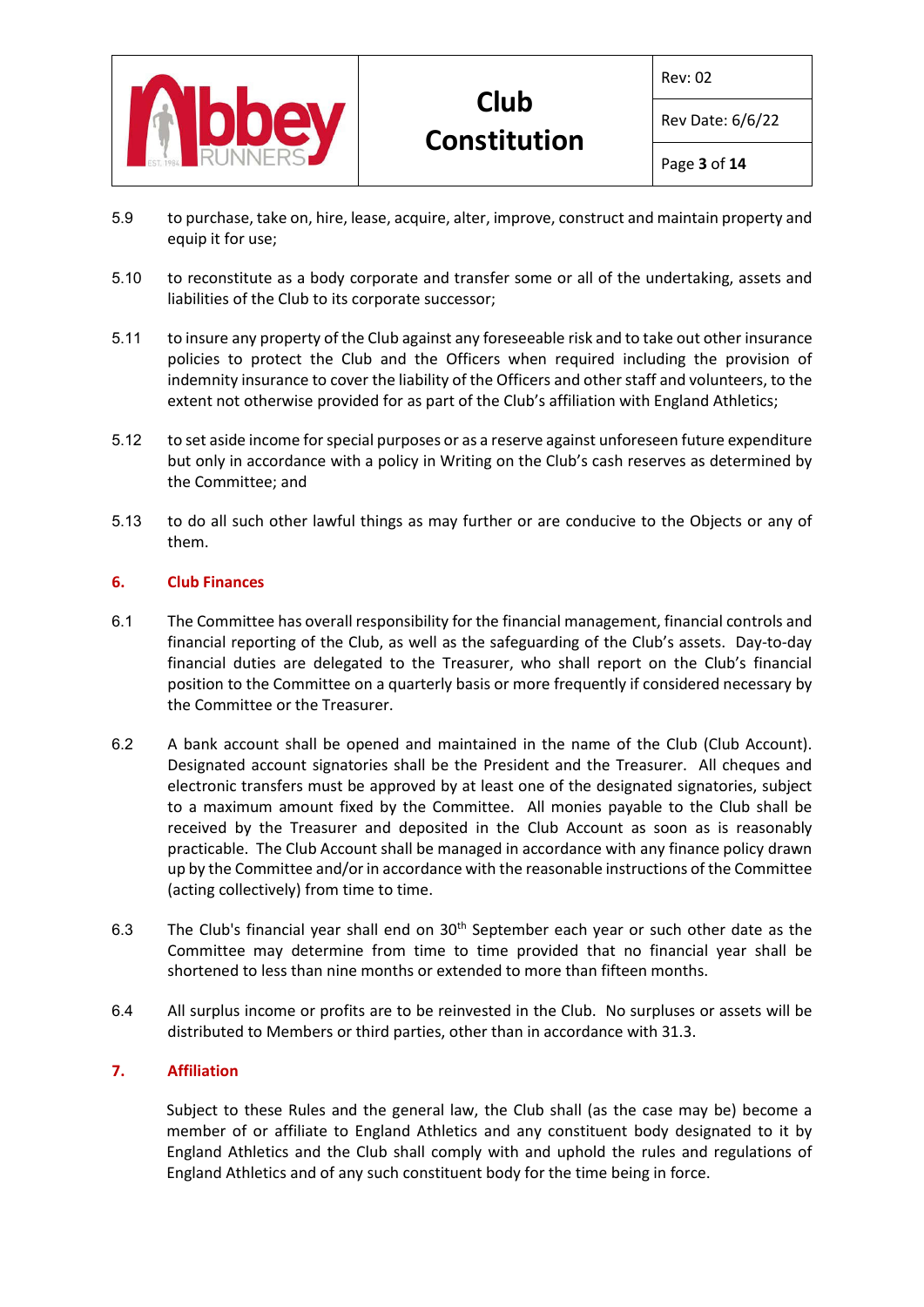

Rev: 02

Rev Date: 6/6/22

# **8. Club Membership**

- 8.1 The Members from time to time shall be those persons listed in the Club's register of members which shall be maintained by the Membership Secretary.
- 8.2 The Club consists of ordinary members and associate members.
- 8.3 Ordinary members include first claim members and life members. Life members shall rank equally in all respects with first claim members except that no subscriptions shall be payable.
- 8.4 Associate members include second claim members and social members.
- 8.5 The Committee may make bye laws under rule 27 below establishing classes of membership (for example, junior members) with different rights and obligations and shall record such rights and obligations in the Club's register of members.
- 8.6 Life membership may be awarded on a resolution of the Committee proposed at a General Meeting and approved by at least two-thirds of members present. No such resolution shall be passed if the effect would be to take the number of life members to a figure which is more than one twentieth of the number of paid-up members.

#### **9. Admission to Membership**

- 9.1 Any person who wishes to be a Member must apply in such form as is determined by the Committee from time to time and deliver it to the Membership Secretary.
- 9.2 An applicant for membership shall become a Member after submission of a duly completed application form and payment of a subscription, subject to 9.3.
- 9.3 Membership of the Club is open to all without discrimination and may only be refused by the Committee where admission to membership would be contrary to the best interests of sport or the good conduct and interests of the Club. No person shall be denied membership of the Club on the grounds of race, ethnic origin, colour, age, disability, sex, occupation, sexual orientation, religion, political or other beliefs. A person may appeal against any denial of membership in accordance with rule 28 below.
- 9.4 The Committee shall propose the level of annual subscriptions to be paid by different categories of Members at a General Meeting and this must be approved by the Members. The Committee and the Members shall use their best endeavours to ensure that any such fees or subscriptions do not preclude open membership of the Club.
- 9.5 Membership is not transferable to anyone else.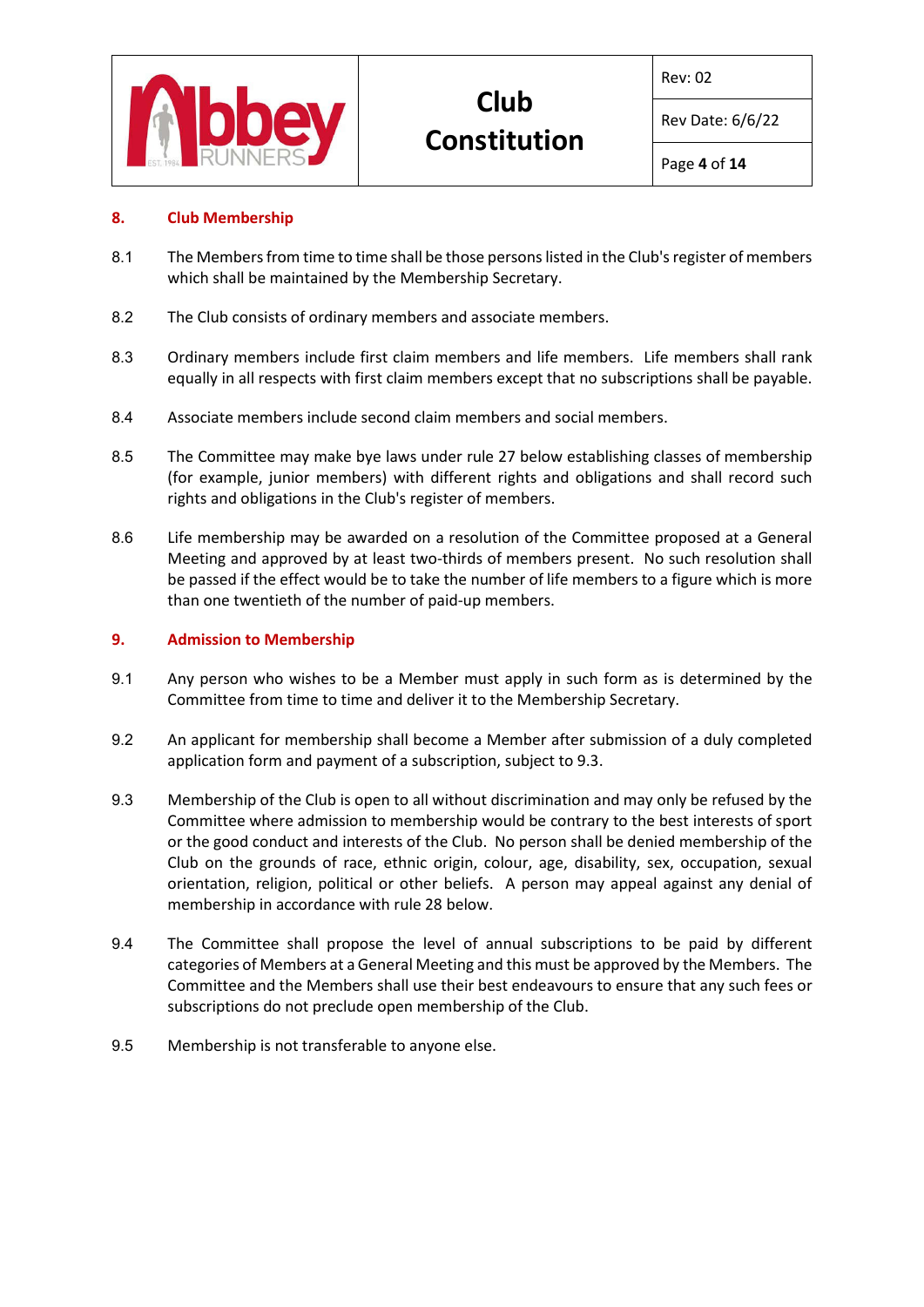

Rev: 02

Rev Date: 6/6/22

### **10. Conditions of Membership**

- 10.1 These Rules, including any bye laws made under rule 27 below, shall form a binding agreement between each Member and Members shall comply with these Rules and bye laws.
- 10.2 The Members shall pay the annual subscriptions approved in general meeting under rule 9.4 above.
- 10.3 Subject to these Rules and the general law, the Members shall so exercise their rights, powers and duties and shall where appropriate use their reasonable endeavours to ensure that others conduct themselves so that the business and affairs of the Club are carried out in furtherance of the Objects and in accordance with the rules and regulations of England Athletics and UKA for the time being in force.

#### **11. Cessation of Membership**

- 11.1 Membership of the Club shall terminate if:
	- 11.1.1 the Member dies;
	- 11.1.2 the Member, being an individual, is convicted of a criminal offence which involves dishonesty or any other offence, relating to safeguarding, drugs and any crime involving violence (including any convictions relating to children) at the Committee's discretion;
	- 11.1.3 the Member resigns by giving at least seven days' notice in writing to the Club provided that upon such resignation the number of Members is not less than one;
	- 11.1.4 the Member is in arrears to the Club and his or her subscriptions or any other payments are at least three months overdue;
	- 11.1.5 the Member is removed from membership by a resolution of the Committee as a result of application of the Club's (or England Athletics') disciplinary policy.

The Committee may exclude the Member from Club activities until the disciplinary meeting has considered this matter (save that they shall be entitled to attend the meeting in question for the purpose of making representations to the meeting). A person may appeal against a decision to remove him or her from membership in accordance with rule 28 below.

- 11.2 Any person ceasing to be a Member remains liable for any arrears of subscriptions or any other amounts due and forfeits all rights in relation to and claims upon the Club, its property and its funds and has no right to the return of any part of his subscription fee. Without prejudice to the foregoing, the Committee may refund an appropriate part of a resigning Member's subscription fee if it considers it appropriate in the circumstances.
- 11.3 In the event of a Member's resignation or expulsion, his or her name shall be removed from the Club's register of members.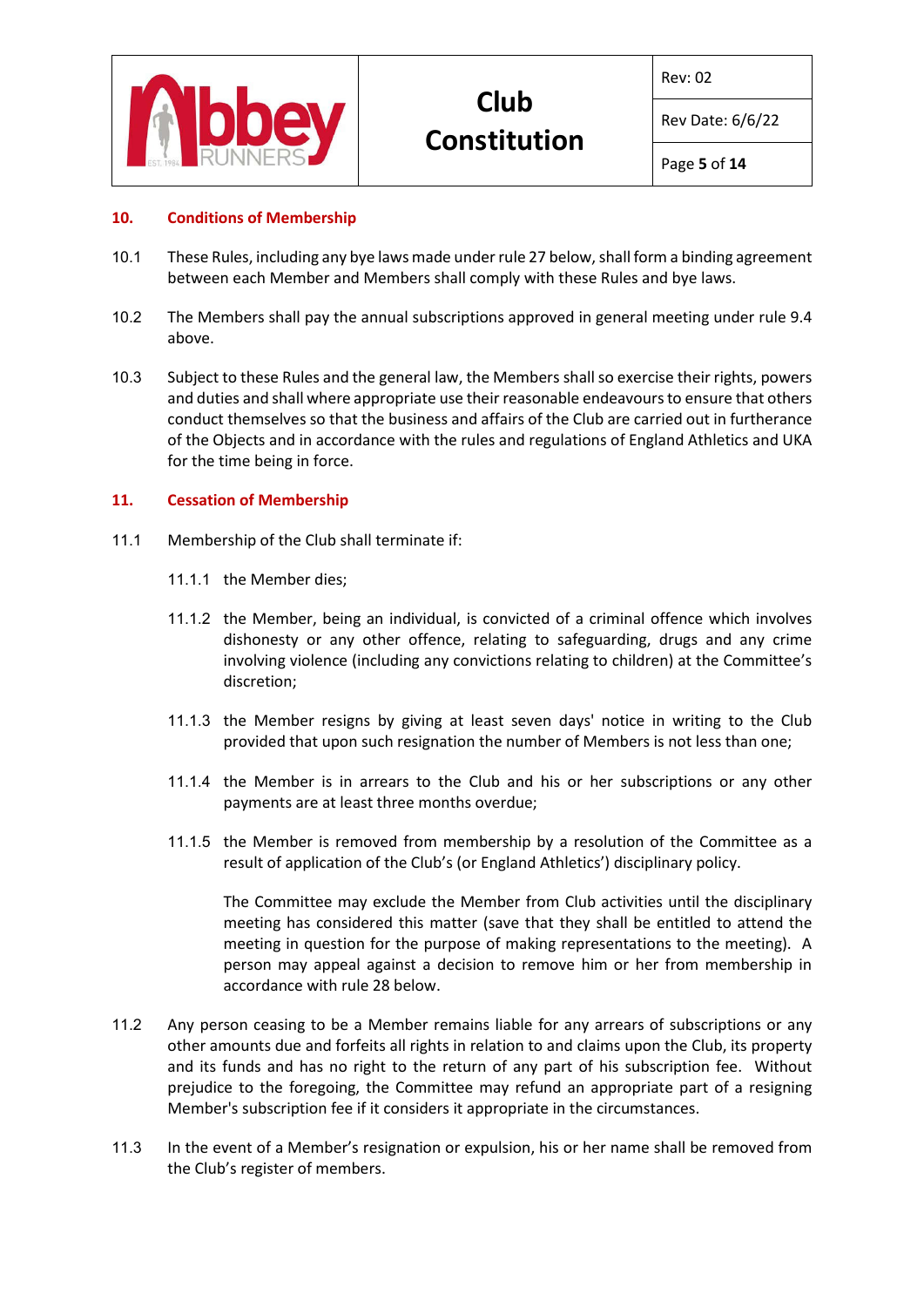

Rev: 02

Rev Date: 6/6/22

# **12. General Meetings**

- 12.1 The Committee shall call an Annual General Meeting (**AGM**) each year and no more than fifteen months shall pass between one AGM and the next following one. The business of an AGM shall include inter alia:
	- 12.1.1 the receipt of a report of the activities of the Club over the previous year;
	- 12.1.2 the receipt of a report of the Club's finances over the previous year;
	- 12.1.3 the election and retirement of Officers; and
	- 12.1.4 any other business.
- 12.2 All General Meetings other than the AGM shall be called Extraordinary General Meetings (**EGMs**).
- 12.3 An EGM may be called at any time by the Committee and shall also be called within twentyone days of the receipt by the Secretary of a requisition in writing, signed by not less than twenty percent of Members, stating the purposes for which the EGM is required and the resolutions proposed. Business at an EGM may be any business that may be transacted at an AGM.

# **13. Notice of General Meetings**

- 13.1 An AGM or EGM shall be called on at least twenty-one clear days' notice, save that 90% of all the Members may agree to shorter notice.
- 13.2 The notice shall specify the date, time and place of the meeting and the general nature of the business to be transacted and, in the case of an AGM, shall specify the meeting as such.
- 13.3 The Secretary shall send to each Member written notice of the date of a General Meeting (whether an AGM or an EGM) together with the resolutions to be proposed.
- 13.4 The accidental omission to give notice of a General Meeting to or the non-receipt of notice of a General Meeting by any person entitled to receive notice shall not invalidate the proceedings at that meeting.
- 13.5 All fully paid-up Members shall be entitled to attend an AGM or EGM.

# **14. Proceedings at General Meetings**

- 14.1 No business shall be transacted at any General Meeting unless a quorum is present. The quorum for an AGM or EGM shall be twenty per cent of the total number of fully paid-up Members.
- 14.2 If a quorum is not present within half an hour from the time appointed for the meeting or if during a meeting a quorum ceases to be present, the meeting shall stand adjourned to the same day in the next week at the same time and place as the Committee may determine.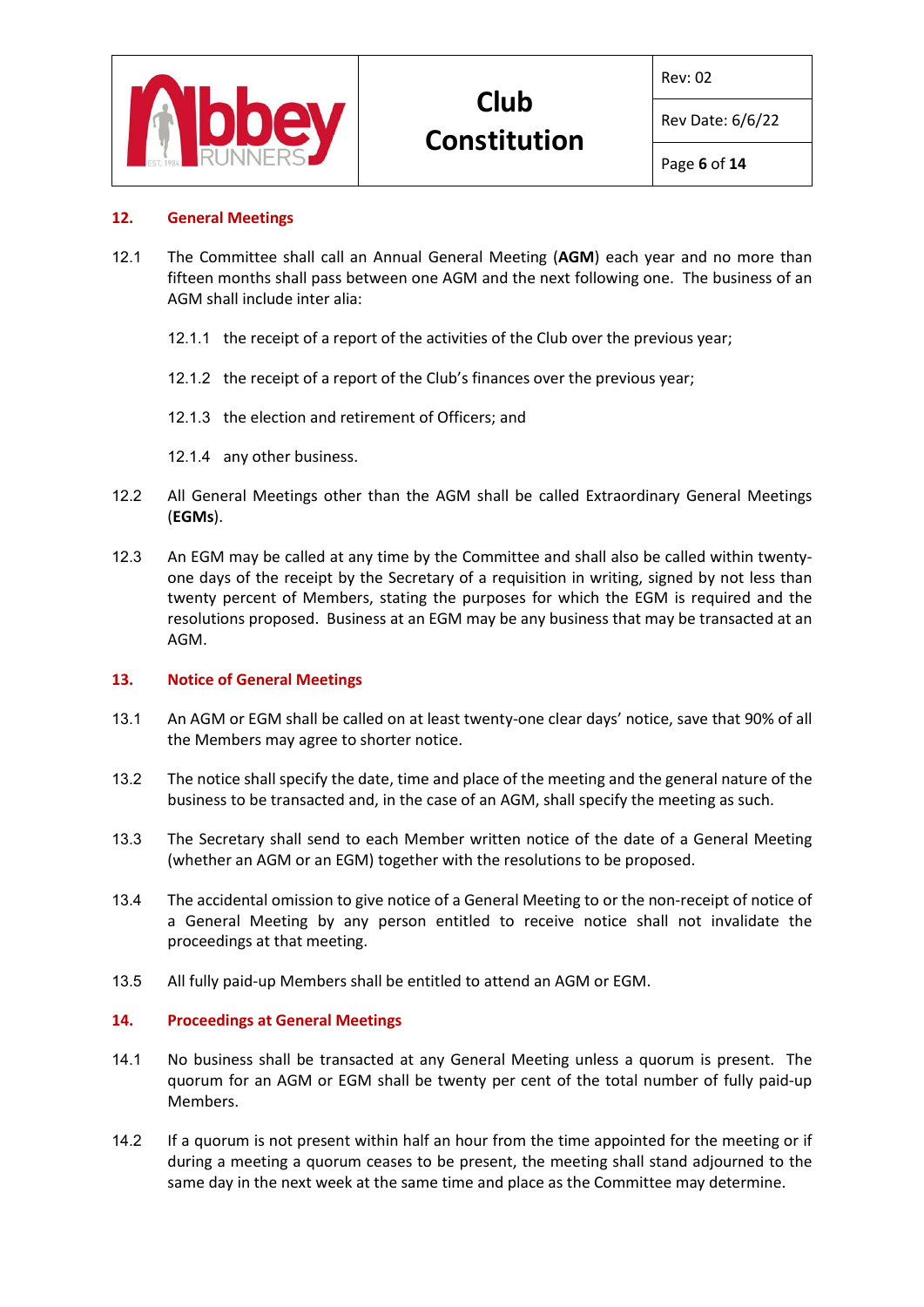

Rev: 02

Rev Date: 6/6/22

Page **7** of **14**

- 14.3 If the number of Members present at the adjourned meeting is insufficient to constitute a quorum in accordance with rule 14.1 above, the Members present shall constitute a quorum.
- 14.4 The President, or in his or her absence any other Officer, shall preside as the chair of the meeting. Each ordinary Member present shall have one vote and other than a vote under clauses 8.6 and 31.1, decisions will be by majority vote. In the event of an equality of votes the chair of the meeting shall have a casting vote.
- 14.5 The Secretary, or in his or her absence any other Officer, shall keep minutes.
- 14.6 The Committee may make whatever arrangements they consider appropriate to enable Members attending a General Meeting to exercise their rights to speak or vote whether attending directly or by telephone communication or by video conference, an internet video facility or similar electronic method allowing visual and/or audio participation.

# **15. Powers of the Committee**

- 15.1 The Committee shall be responsible for the management of all the affairs of the Club and may exercise all the powers of the Club.
- 15.2 No alteration of these Rules and no such direction by the Members shall invalidate any prior act of the Committee which would have been valid if that alteration had not been made or that direction had not been given.
- 15.3 The Committee shall have the power to decide all questions and disputes arising in respect of any issue concerning the Rules.
- 15.4 The Committee may, while retaining responsibility pursuant to rule 15.1, delegate to any person, company or sub-committee any of its powers or functions, the implementation of any of its decisions or the day-to-day management of the affairs of the Club by such means, to such an extent, in relation to such matters or areas and on such terms as they may determine in accordance with these Rules.
- 15.5 Subject to these Rules and the general law, the Committee shall so exercise its rights, powers and duties and shall where appropriate use its reasonable endeavours to ensure that others conduct themselves so that the business and affairs of the Club are carried out in furtherance of the Objects and in accordance with the rules and regulations of England Athletics and UKA for the time being in force.

# **16. The Committee**

- 16.1 The Committee shall consist of the Club President, the Club Secretary, the Club Treasurer and up to twelve other members elected at a General Meeting.
- 16.2 Officers shall be elected by the Members at an AGM. Nominations for election of Members as Officers shall be made:
	- 16.2.1 by the Committee; or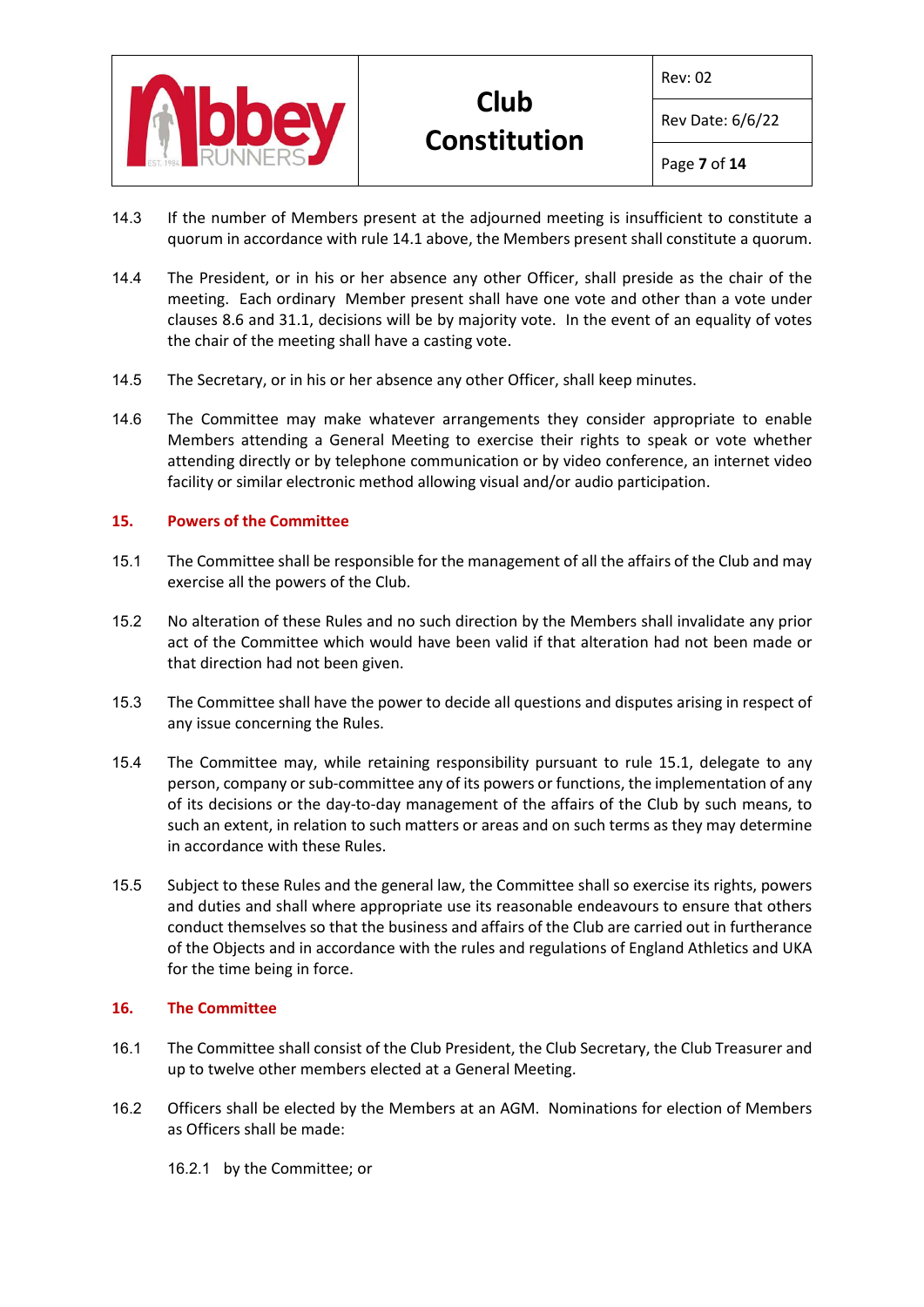

Rev: 02

Rev Date: 6/6/22

- 16.2.2 in Writing by the proposer and seconder, both of whom must be existing Members, to the Secretary not less than fourteen days before the meeting.
- 16.3 Each Officer shall hold office from the date of election until the conclusion of the next AGM. A retiring Officer may be re-elected at the AGM.
- 16.4 Any vacancy on the Committee which arises between one AGM and the next may be filled by a Member proposed by one Officer, seconded by another Officer and approved by the Committee.
- 16.5 An Officer may not appoint an alternate or substitute to act on his or her behalf at any Committee meeting.

# **17. Calling a Committee Meeting**

- 17.1 The Committee shall hold not less than four meetings each year.
- 17.2 A meeting of the Committee shall be called on not less than seven days' notice to all Officers unless the President determines that urgent circumstances necessitate shorter notice.
- 17.3 Notice of a Committee meeting shall be given to each Officer save that it shall not be necessary to give notice of a meeting to an Officer who is absent from the United Kingdom.

#### **18. Proceedings of a Committee Meeting**

- 18.1 Subject to the provisions of these Rules, the Committee may regulate its proceedings as it considers appropriate.
- 18.2 Meetings of the Committee shall be chaired by the President or in their absence the Secretary. The chair of the meeting shall (subject to rule 19 below) have a casting vote in the event of a tie.
- 18.3 The quorum for the transaction of business of the Committee shall be five Officers.
- 18.4 Decisions of the Committee shall be made by a simple majority of those Officers attending the Committee meeting.
- 18.5 Decisions of the Committee in meetings shall be entered into the minutes.
- 18.6 A resolution in writing signed by all the Officers (or members of a sub-committee) entitled to vote on the matter shall be as valid and effective as if it had been passed at a meeting of Officers or (as the case may be) a sub-committee duly convened and held. Such a resolution may consist of several documents in the same form each signed by one or more of the Officers (or members of the sub-committee).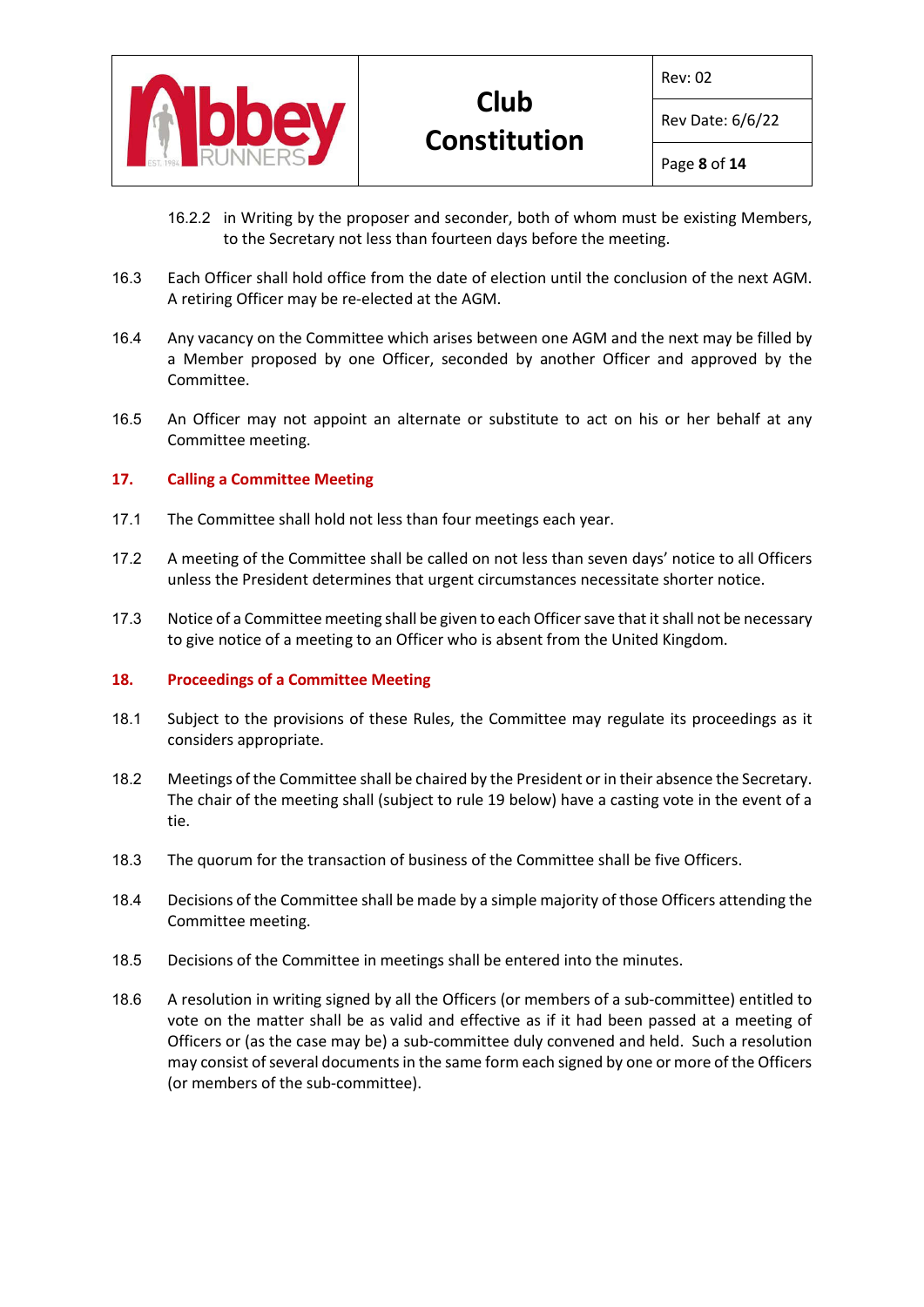

Rev: 02

Rev Date: 6/6/22

### **19. Conflicts of Interest**

- 19.1 Each Officer shall declare the nature and extent of any direct or indirect interest in a transaction or arrangement with the Club or a third party which conflicts or may possibly conflict with his or her duties to the Club.
- 19.2 If the non-conflicted Officers deem there to be a material conflict, the conflicted Officer should withdraw from that part of the meeting and shall not vote.
- 19.3 If there is deemed not to be a material conflict by the non-conflicted Officers, the Officer that declared the conflict shall be allowed to re-join the meeting, take part and vote as applicable.

#### **20. Disqualification from Office**

- 20.1 A person shall cease to hold office as an Officer if:
	- 20.1.1 they are subject to a decision of England Athletics or UKA that such person be suspended or disqualified from holding office or from taking part in any activity relating to the administration or management of a club;
	- 20.1.2 the Committee reasonably believes that they have become incapable by reason of illness or injury of managing and administering his or her own affairs and it decides to remove him or her from office;
	- 20.1.3 they resign from office by notice to the Club;
	- 20.1.4 they are absent without the permission of the Committee from all its meetings held within a period of six months without good reason and the Committee decides that his or her office be vacated;
	- 20.1.5 they are removed from office by the Committee on the grounds of material or persistent breach of the Club's code of conduct as amended from time to time. A decision to remove an Officer from office under this rule 20.1.5 may only be passed if:
		- 20.1.5.1 the Officer has been given at least twenty-one clear days' notice in Writing of the Committee meeting at which the decision will be made and the reasons why it is to be proposed; and
		- 20.1.5.2 the Officer or, at the option of the Officer, the Officer's representative (who need not be an Officer) has been allowed to make representations to the meeting; or
	- 20.1.6 they cease to be a Member for any reason whatsoever.
- 20.2 The provisions of rule 20.1 above shall also apply to sub-committees and any member of a sub-committee who is not an Officer.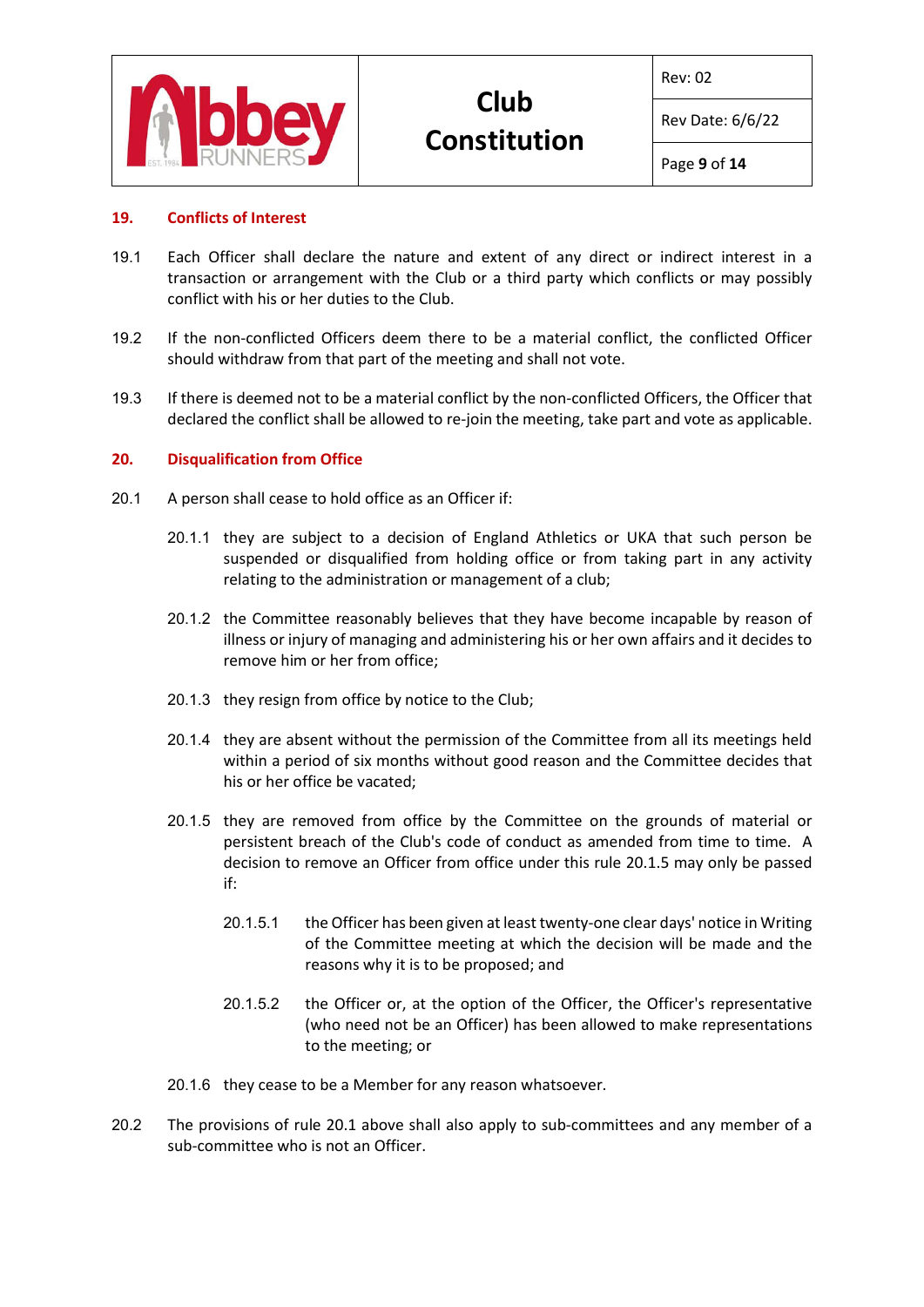

Rev: 02

Rev Date: 6/6/22

# **21. Club Teams and Colours**

- 21.1 At each AGM the Committee shall appoint one or more Members to be responsible for each of the Club's various teams.
- 21.2 The appointed Members shall be responsible for managing the affairs of the team.
- 21.3 The colours of the Club shall be a white, red and grey vest for road events. For trail, cross country and fell races they shall be a black, red and grey vest. Club colours must be worn by all Members representing the Club at every competitive meeting and team event.

# **22. Irregularities**

The proceedings at any meeting or on the taking of any poll or the passing of a written resolution or the making of any decision shall not be invalidated by reason of any accidental informality or irregularity (including any accidental omission to give or any non-receipt of notice) or any want of qualification in any of the persons present or voting or by reason of any business being considered which is not specified in the notice.

# **23. Minutes**

The Committee shall cause minutes to be made:

- 23.1 of all appointments of Officers made by the Members or the Committee;
- 23.2 of all resolutions of the Members and of the Committee (including decisions of the Committee made outside a meeting); and
- 23.3 of all proceedings and reports of meetings of the Club and of the Committee, and of subcommittees, including the names of those present at each such meeting.

# **24. Communications by the Club**

Subject to these Rules, any document or information (including any notice, report or accounts) sent or supplied by the Club under these Rules may be sent or supplied:

- 24.1 in hard copy form;
- 24.2 in electronic form; or
- 24.3 by making it available on a website or internet forum.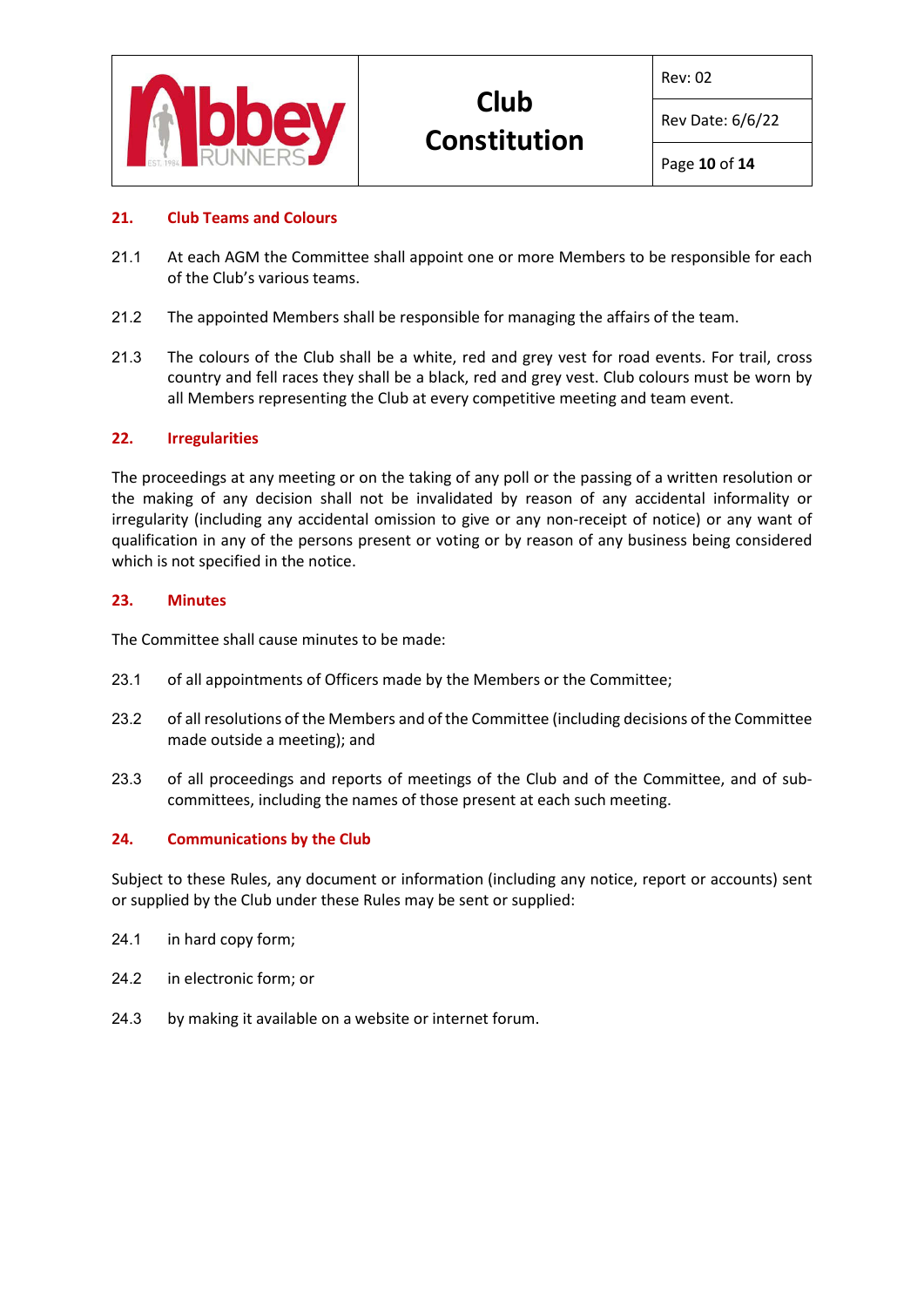

Rev: 02

Rev Date: 6/6/22

# **25. Personal Risk**

- 25.1 Members and guests acknowledge and accept that participating in sport of any kind can be dangerous and may result in injury and damage to property. Members and guests shall take personal responsibility for their own actions and participate in the Club's sporting activities at their own risk.
- 25.2 Subject to rule 25.3 below, the liability of the Club and its Officers to any Member is limited to the net assets of the Club.
- 25.3 Nothing in these Rules shall limit or exclude liability:
	- 25.3.1 for death or personal injury caused by negligence;
	- 25.3.2 for any loss or damage caused by criminal or fraudulent conduct; or
	- 25.3.3 for any other liability which cannot lawfully be limited or excluded.

#### **26. Indemnity**

Without prejudice to any other indemnity to which an Officer may otherwise be entitled, every Officer of the Club shall be indemnified out of the assets of the Club against any liability incurred by him or her in the proper discharge of his or her duties to the fullest extent permitted by law.

#### **27. Bye Laws**

- 27.1 The Committee may from time to time make such bye laws (including policies such as health and safety) as they may deem necessary or expedient or convenient for the proper conduct and management of the Club and for the purposes of prescribing classes of and conditions of membership and in particular the Committee may by such bye laws regulate:
	- 27.1.1 the establishment of different categories of membership of the Club;
	- 27.1.2 the admission and classification of Members and the rights and privileges of such Members and the conditions of membership and the terms on which Members may resign or have their membership terminated and the entrance fees, subscriptions and other fees or payments to be made by Members;
	- 27.1.3 the creation of regulations, standing orders and bye laws for the better administration of the Club and to govern the functioning of sub-committees to assist the Committee in the better administration of the Club;
	- 27.1.4 the adoption or alteration of such other regulations or policies as the Committee considers appropriate;
	- 27.1.5 the conduct of Members in relation to one another and to the Club's Officers, staff, volunteers or beneficiaries including disciplinary procedures;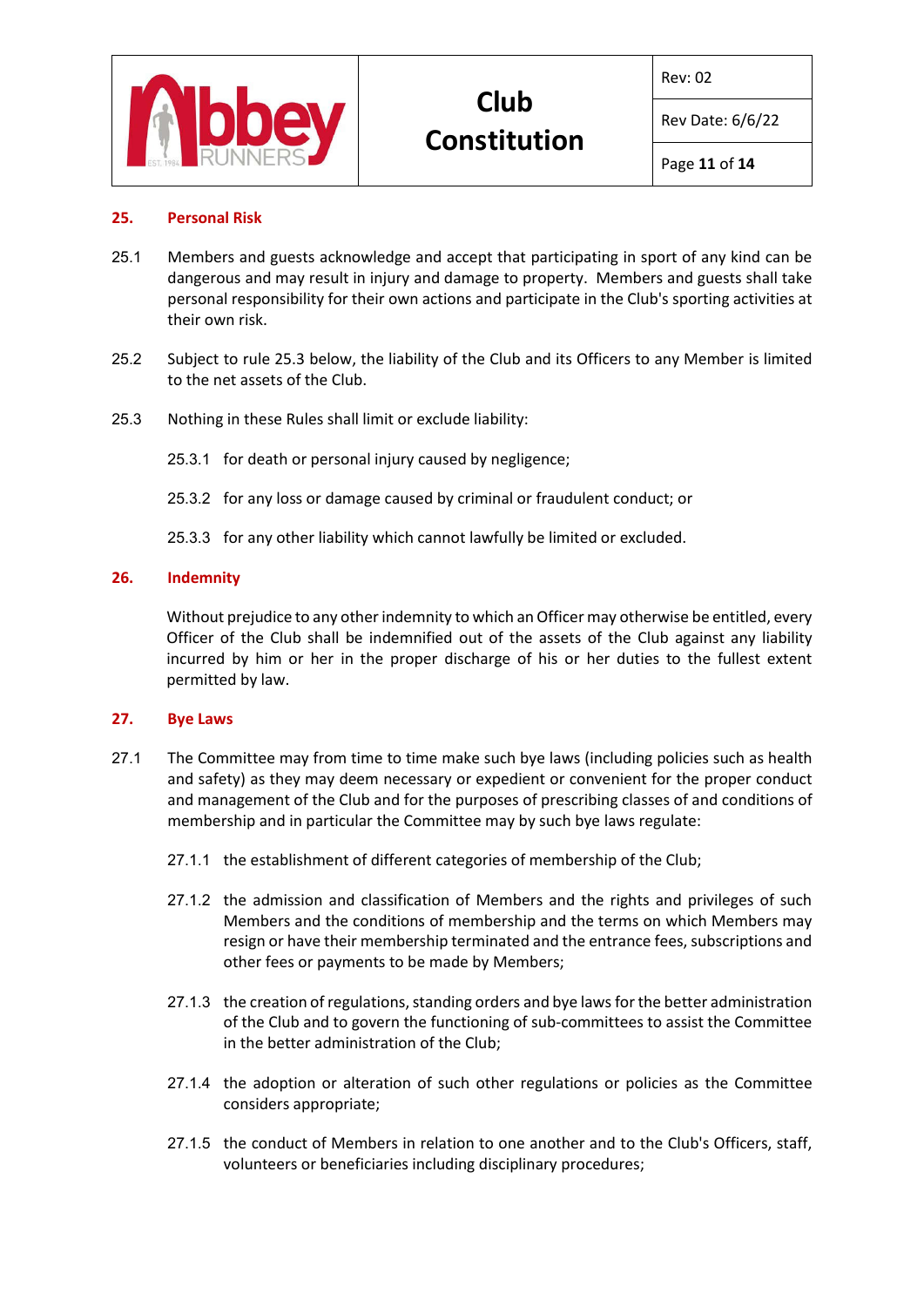

Rev: 02

Rev Date: 6/6/22

- 27.1.6 the terms on which Members and guests may be permitted to take part in the Club's sporting activities;
- 27.1.7 the procedure at General Meetings and meetings of the Committee and subcommittees insofar as such procedures are not regulated by these Rules;
- 27.1.8 the appointment of proxies, the form and content of proxy notices, the delivery of proxy notices to the Club and the revocation of such appointments;
- 27.1.9 any procedures to assist the resolution of disputes within the Club;
- 27.1.10 generally, all such matters as are commonly the subject matter of club rules;

provided that nothing in such bye laws or policies shall prejudice the Club's affiliation to England Athletics.

27.2 The Club in General Meeting shall have power to alter, add to or repeal the bye laws and policies and the Committee shall adopt such means as it considers sufficient to bring to the notice of the Members all such bye laws.

# **28. Complaints and Disputes**

- 28.1 All concerns, allegations or reports of malpractice or abuse relating to the welfare of children or vulnerable adults will be recorded and responded to swiftly and appropriately in accordance with the Club's, UKA's and England Athletics' safeguarding policy and procedures. The Welfare Officer shall be the lead Officer for all Members in the event of any safeguarding concerns.
- 28.2 Any complaints of misconduct (improper or unprofessional conduct) regarding the behaviour of Members or Officers shall be dealt with by the Club in accordance with its discipline and appeals process (see rule 4.4) and must be presented in Writing to the Secretary (and where the matter relates to the Secretary, the complaint must be submitted to the President). Unless exceptional circumstances apply, the Secretary will hear complaints within fourteen days of receiving a complaint. If the complaint is sufficiently evidenced, the Secretary will appoint 3 (three) Members (who have no direct or indirect interest/involvement in the matter) to sit on a disciplinary panel. Subject to rule 28.3 below, a decision of the disciplinary panel shall be final and conclusive.
- 28.3 Any appeals must be received by the Secretary within 7 (seven) days of receiving the written decision and, if appropriate, the appeals process will be followed.
- 28.4 Any complaints of serious misconduct (including, without limitation, theft, doping violations, fraud, physical violence, safeguarding policy breaches, serious breach of applicable health and safety, gambling and/or ticketing regulations or any act or omission of the Member or Officer which in the opinion of England Athletics, acting reasonably, brings or is likely to bring the sport of athletics into disrepute) regarding the behaviour of Members or Officers shall be reported and dealt with by England Athletics in accordance with its Disciplinary Procedures.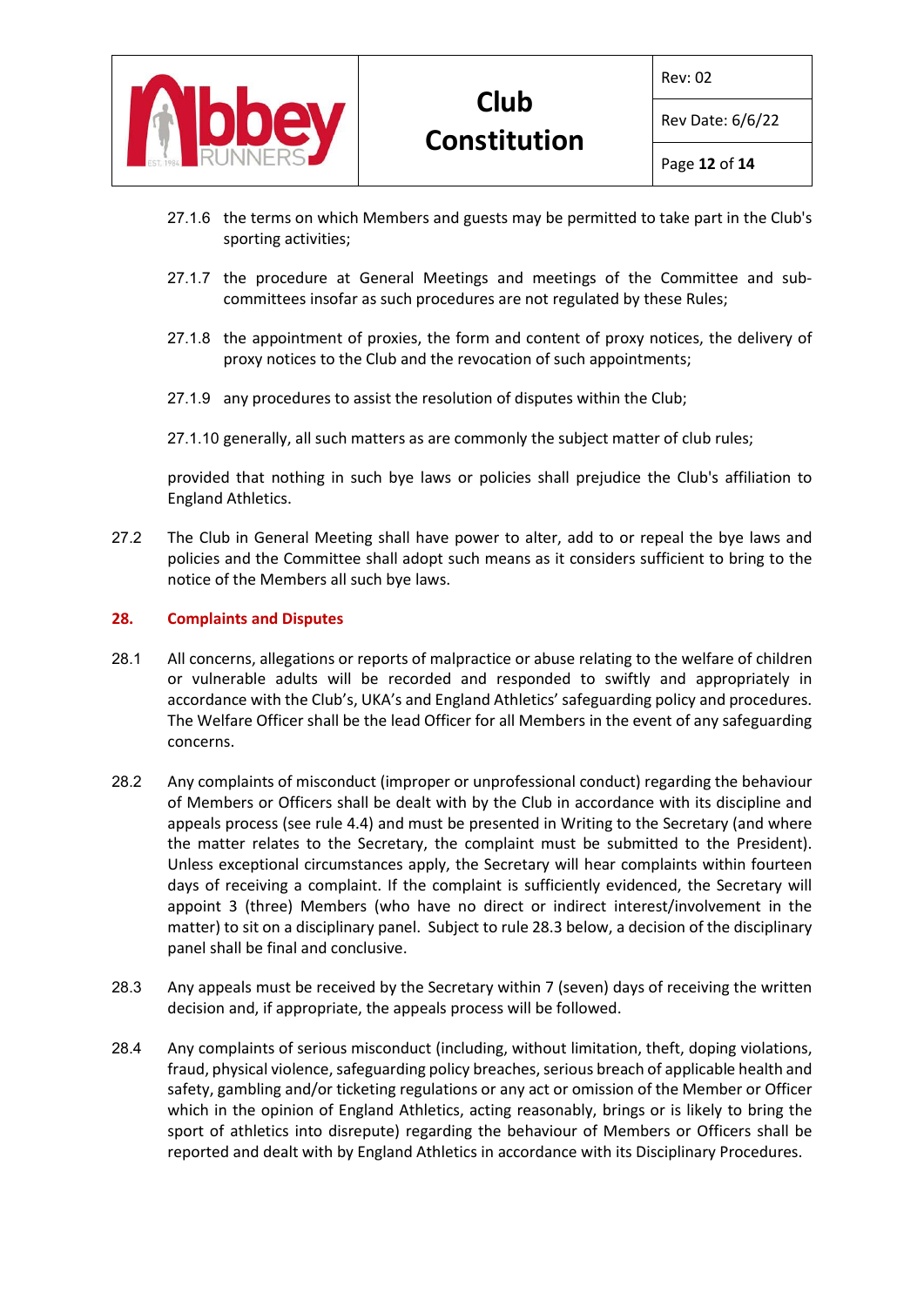

Rev: 02

Rev Date: 6/6/22

Page **13** of **14**

28.5 If a dispute arises between any Members or Officers about the validity or propriety of anything done by any Member or Officer under these Rules and the dispute cannot be resolved by agreement, the parties to the dispute must first try in good faith to settle the dispute by mediation before resorting to litigation.

# **29. Alteration of the Rules**

- 29.1 No alterations or amendments shall be made to or in the provisions of these Rules except by resolution at a General Meeting in accordance with these Rules and shall be carried by the majority of the Members present.
- 29.2 The Club shall make no additions or alteration to these Rules without the express prior consent of England Athletics or, as the case may be, UKA (insofar as such consent is required under the rules and regulations of England Athletics or UKA for the time being in force).

# **30. Incorporation**

30.1 The Members at a General Meeting may authorise the Committee to transfer the assets and liabilities of the Club to a limited company, social enterprise or charitable incorporated organisation established for purposes within, the same as or similar to the Objects and of which the Members will be entitled to be Members.

#### **31. Dissolution**

- 31.1 A resolution to dissolve the Club may only be proposed at a General Meeting and shall be carried by the majority of at least two-thirds of the Members present.
- 31.2 The quorum for such a meeting shall be one half of fully paid-up members.
- 31.3 The dissolution shall take effect from the date of the resolution and the Committee shall be responsible the winding up of the assets and liabilities of the Club.
- 31.4 Any surplus assets remaining after the discharge of the debts and liabilities of the Club shall be given or transferred to another registered community amateur sports club (CASC), a registered charity or England Athletics for use by them in related community sports.

# **Declaration**

The Club duly adopted these Rules as its governing document on 6<sup>th</sup> June 2022.

Signed ……………………..

**Jim Whittaker, President**

Signed ……………………..

**Paul Greene, Secretary**